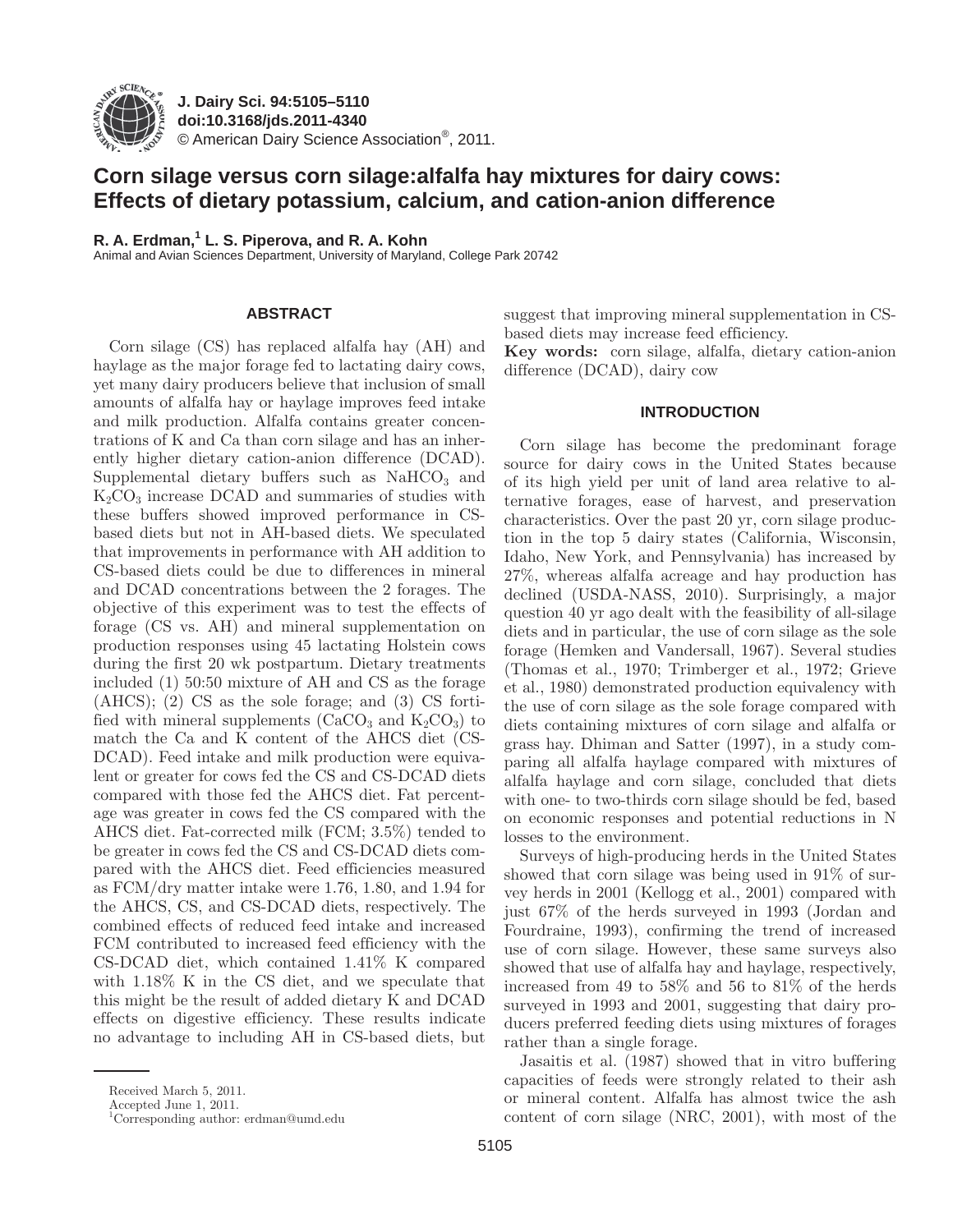difference due to K and Ca content. Because of the increased K content, alfalfa also has an inherently greater DCAD than corn silage (467 vs. 229 mEq/kg of diet DM; NRC, 2001). Hu and Murphy (2004), in a metaanalysis of previously published experiments, reported that maximal milk yield and DMI occurred at DCAD of 340 and 400 mEq/kg of DM, respectively. This implied that differences in forage DCAD might also play a role in perceived or real production responses to inclusion of alfalfa hay in corn silage based diets.

In a review of studies evaluating the effect of dietary buffers in lactating dairy cow experiments, Erdman (1988) found that dietary buffers increased feed intake, milk fat concentration, FCM production, and rumen pH in corn silage-based diets but not in alfalfa haybased diets. The author concluded that the differences in responses due to forage were from differences in inherent feed buffering capacity and increased chewing activity due to the feed particle size of alfalfa hay as compared with corn silage. However, dietary buffers such as  $\text{NaHCO}_3$  and  $\text{K}_2\text{CO}_3$  also increase DCAD. Kohn (2000), based on the strong ion theory of acid-base regulation of Stewart (1983), suggested that dietary strong ion balance (K, Na, and Cl) or DCAD exerted a major influence on rumen pH and that responses to dietary buffers were due to changes in strong ion balance in the diet.

To our knowledge, comparisons of the equivalency of alfalfa hay or haylage compared with corn silage have never considered differences in dietary mineral concentrations or DCAD. Our hypothesis was that the real or perceived need by dairy producers to include at least some alfalfa hay or haylage in corn silage-based diets is actually due to changes in dietary mineral and DCAD concentrations. The objective of this experiment was to determine if mineral concentrations affected DMI and milk production responses in diets where corn silage was the sole forage as compared with diets containing a mixture of alfalfa hay and corn silage.

# **MATERIALS AND METHODS**

#### *Experimental Design*

This experiment was conducted under a protocol approved by the University of Maryland Institutional Animal Care and Use Committee. Forty-five Holstein dairy cows were used in the experiment. At parturition, cows were blocked by age (21 primiparous vs. 24 multiparous) and calving date and randomly assigned within block to 1 of 3 dietary treatments fed from parturition through wk 20 postpartum. Treatment diets consisted of (1) a control diet containing 55% forage using equal portions of chopped alfalfa hay and corn silage (**AHCS**) on a DM basis; (2) 55.8% corn silage (**CS**); or (3) 55.8% corn silage plus mineral supplements  $(0.97\% \text{ CaCO}_3 \text{ and } 0.42\% \text{ K}_2\text{CO}_3)$  to mimic the increased Ca, K, and DCAD content in the AHCS diet (**CS-DCAD**; Table 1). Alfalfa hay was purchased in 2 lots from a common supplier based on similar protein and NDF analysis provided by the supplier. Corn silage came from 2 lots: a 2004 harvest stored in an upright silo and a 2005 harvest stored in a bunker silo. The first and second lots of alfalfa hay and corn silage were fed consecutively as the first lot of each ran out approximately midway through the experiment. Diets were formulated to meet NRC (2001) standards for a 650-kg mature-weight cow producing 45 kg of 3.8% fat, 3.1% protein milk at peak lactation (60 d postpartum).

Cows were housed in sawdust-bedded tie stalls and individually fed treatment diets once daily as a TMR. Cows were milked twice daily in a milking parlor at 0600 and 1700 h, and milk production was recorded electronically at each milking. Milk samples from consecutive milkings were collected weekly and analyzed separately for fat, protein, lactose, SCC, and MUN by infrared analysis (Foss MilkoScan, Foss Food Technology Corp., Eden Prairie, MN). Cow BW was recorded weekly throughout the study. Forage and ingredient DM were measured weekly, and the TMR was adjusted accordingly to maintain a constant forage-to-concentrate ratio on a DM basis. Weekly samples of forages and individual ingredients were frozen at −20°C and then composited by treatment for chemical analysis at a commercial laboratory (Cumberland Valley Analytical Services Inc., Hagerstown, MD). Chemical composition of the individual diets was based on the amounts of the individual ingredients offered within each diet (DM basis; Table 1).

#### *Statistical Analysis*

Feed intake, BW, milk yield, milk composition, and milk component yields were averaged by cow and week postpartum. Net energy intake was calculated as the product of feed NEL concentration (Table 1) and DMI. Milk energy (**E**) was calculated using formula in NRC (2001). Dry matter intake for feed efficiency (**FE**) was calculated using weekly averages of 3.5% FCM and DMI as FCM/DMI. Net energy efficiency ( $NE<sub>eff</sub>$ ) was calculated as milk  $E$  divided by  $NE<sub>l</sub>$  intake. Data were analyzed as a randomized complete block design using the Mixed procedure in SAS software (version 8.2, 2004; SAS Institute, Cary, NC). The statistical model included the effects of treatment, block, cow with block, week postpartum, and week postpartum by treatment interaction. Cow within block was delineated as the random effect in the model and was used to test treatment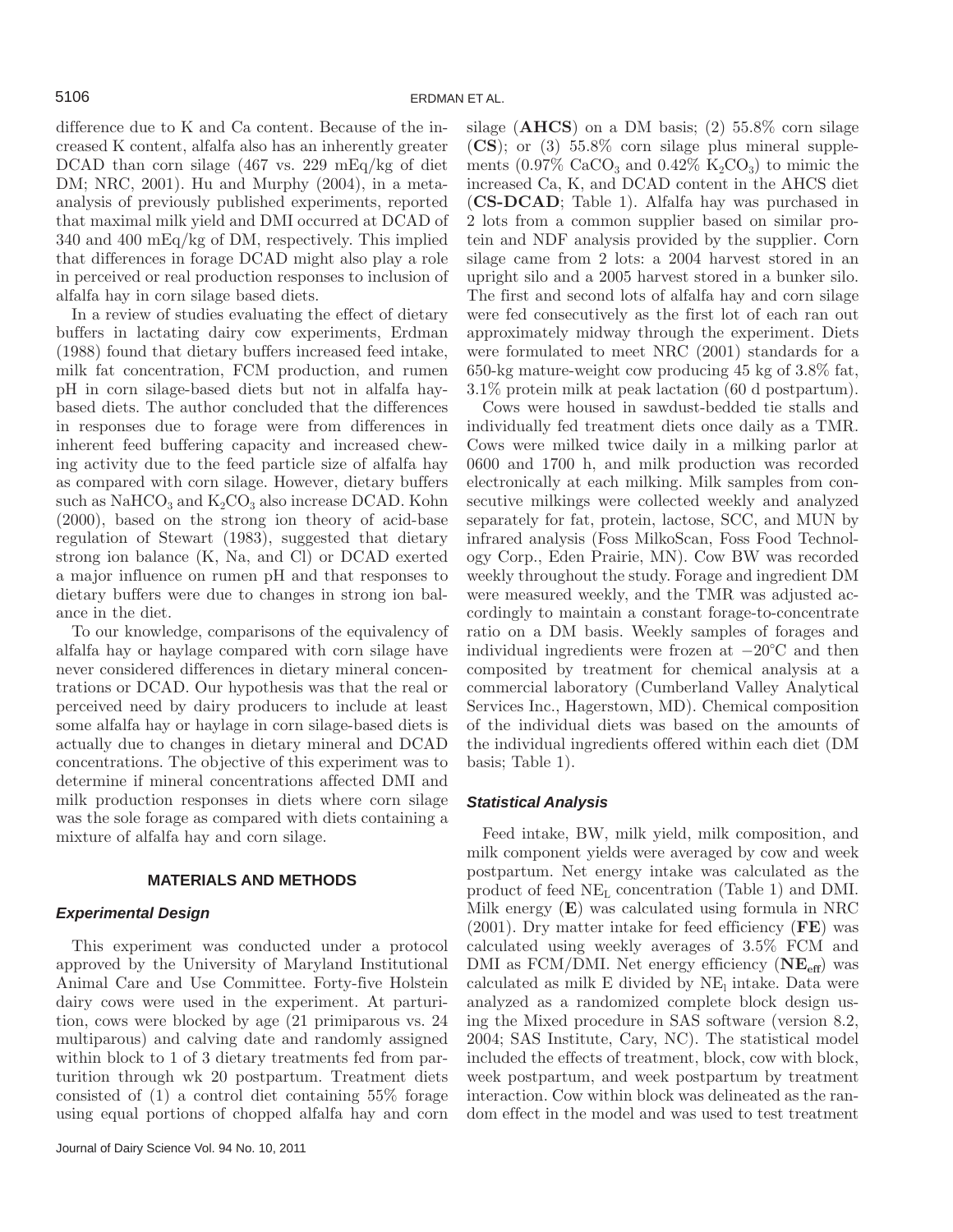**Table 1.** Ingredient and chemical composition of experimental diets

|                                                     | Diet <sup>1</sup> |        |         |  |  |  |
|-----------------------------------------------------|-------------------|--------|---------|--|--|--|
| Item                                                | <b>AHCS</b>       | CS     | CS-DCAD |  |  |  |
| Ingredient, % of diet DM                            |                   |        |         |  |  |  |
| Corn silage                                         | 27.60             | 55.82  | 55.78   |  |  |  |
| Alfalfa hay                                         | 27.39             |        |         |  |  |  |
| Ground high-moisture shelled corn                   | 22.78             | 9.02   | 9.01    |  |  |  |
| Dried citrus pulp                                   | 2.05              | 10.69  | 8.79    |  |  |  |
| Soybean hulls                                       | 6.28              | 3.22   | 3.86    |  |  |  |
| Soybean meal (minimum 48% CP)                       | 5.26              | 10.47  | 10.74   |  |  |  |
| Expeller soybean meal <sup>2</sup>                  | 6.28              | 7.47   | 7.73    |  |  |  |
| Corn gluten meal                                    | 1.65              | 1.88   | 1.90    |  |  |  |
| Potassium carbonate                                 |                   |        | 0.42    |  |  |  |
| Calcium carbonate                                   | 0.01              | 0.77   | 0.97    |  |  |  |
| Salt                                                | 0.48              | 0.46   | 0.42    |  |  |  |
| Magnesium oxide                                     | 0.01              | 0.01   | 0.04    |  |  |  |
| Dicalcium phosphate                                 | 0.13              | 0.04   | 0.05    |  |  |  |
| Elemental sulfur                                    |                   | 0.06   | 0.20    |  |  |  |
| Vitamins and trace minerals <sup>3</sup>            | 0.08              | 0.09   | 0.10    |  |  |  |
| Feed $\cos t$ , <sup>4</sup> $\frac{1}{2}$ Mt of DM | 275.64            | 265.60 | 272.69  |  |  |  |
| Chemical composition, DM basis                      |                   |        |         |  |  |  |
| DM, $%$                                             | 61.10             | 48.32  | 48.23   |  |  |  |
| $NE_{L}$ , Mcal/kg                                  | 1.66              | 1.72   | 1.70    |  |  |  |
| $CP, \%$                                            | 17.43             | 17.21  | 17.23   |  |  |  |
| $\mathsf{RUP}_?^6$ %                                | 6.36              | 7.52   | 7.24    |  |  |  |
| $RDP, 6\%$                                          | 11.07             | 9.69   | 10.00   |  |  |  |
| NDF, %                                              | 33.30             | 31.23  | 31.27   |  |  |  |
| ADF, %                                              | 22.19             | 17.82  | 18.02   |  |  |  |
| Ash, $%$                                            | 7.31              | 5.91   | 6.76    |  |  |  |
| $NFC7$ %                                            | 38.9              | 42.6   | 41.6    |  |  |  |
| К, %                                                | 1.36              | 1.18   | 1.41    |  |  |  |
| Ca, %                                               | 0.77              | 0.75   | 0.83    |  |  |  |
| $P, \%$                                             | 0.41              | 0.35   | 0.42    |  |  |  |
| Na, $%$                                             | 0.26              | 0.20   | 0.24    |  |  |  |
| $Cl, \%$                                            | 0.65              | 0.44   | 0.46    |  |  |  |
| Mg, %                                               | 0.23              | 0.20   | 0.22    |  |  |  |
| $S, \%$                                             | 0.29              | 0.29   | 0.31    |  |  |  |
| $DCAD$ , $mEq/kg$ of DM                             | 281               | 251    | 336     |  |  |  |

1 Cows were fed diets containing a 55% forage including a 50:50 mixture of alfalfa hay and corn silage (AHCS), corn silage alone (CS), or corn silage plus minerals (CS-DCAD) to mimic those in the AHCS diet. 2 Soyplus (West Central Cooperative, Ralston, IA).

3 Formulated to provide 0.3, 0.2, 0.6, 15, 10, 15, and 50 mg/kg of added Se, Co, I, Fe, Cu, Mn, and Zn, respectively, and 3,500, 1,000, and 25 IU/kg of added vitamins A, D, and E, respectively, to the diet DM.

4 Estimated using May 2011 Northeast prices for diet components.

 $^5$ Estimated based on  $3\times$  maintenance NE $_{\rm L}$  value of the diet.

6 Estimated using ingredient values from NRC (2001) assuming a diet containing 50% forage consumed at 4% of BW.

 ${}^{7}NFC\% = 100 - (CP\% + NDF\% + \text{ash}\% + \text{fat}\%)$ , where measured ingredient values of dietary CP, NDF, and ash were used and estimated values for fat taken from NRC (2001).

 ${}^{8}$ Dietary K + Na – Cl, mEq/kg of DM.

and block effects, whereas week postpartum and week by treatment interaction were tested using the residual error. Two preplanned contrasts were used to examine forage (AHCS vs. CS) and forage plus minerals (AHCS vs. CS-DCAD) effects using cow within block as the error term. A probability of  $P \leq 0.05$  was considered statistically significant and  $P \leq 0.10$  was considered a trend in the statistical analysis. Because of severe clinical mastitis that caused a permanent 40% loss in milk production, data were omitted from 2 cows after wk 16 (1 cow on the AHCS and 1 on the CS-DCAD treatment) and 1 cow after wk 18 (CS-DCAD treatment). Because of missing data, treatment responses are reported as least squares means in Table 2, where the largest SEM for an individual treatment mean was reported as the pooled SEM.

#### **RESULTS**

Ingredient and chemical composition of the experimental diets are in Table 1. Because of the large differences in energy, protein, and fiber concentrations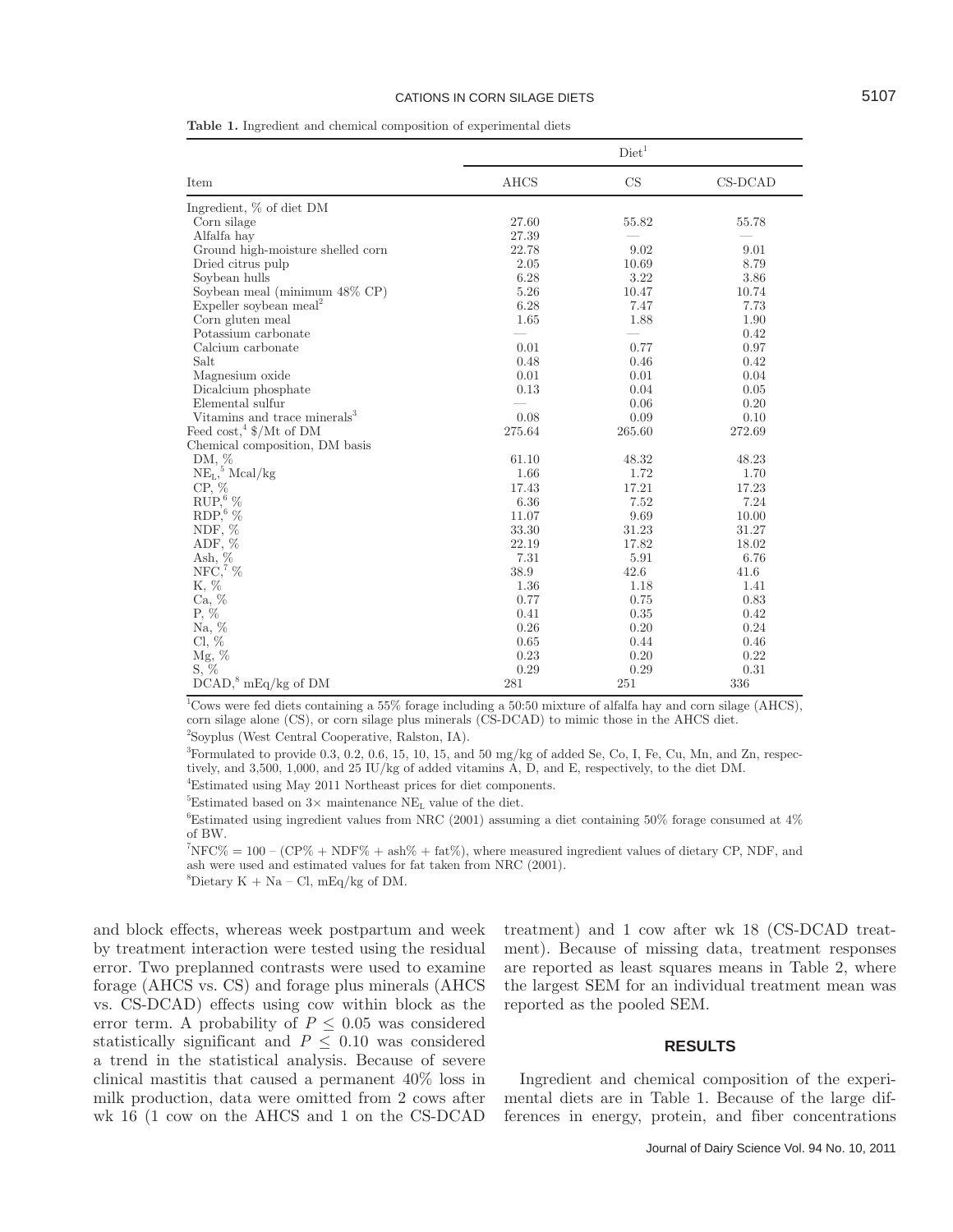### 5108 ERDMAN ET AL.

|                              | Forage treatment (Trt) |       |         |            | $P$ -value |                      |                |                     |
|------------------------------|------------------------|-------|---------|------------|------------|----------------------|----------------|---------------------|
| Item                         | AHCS                   | CS    | CS-DCAD | <b>SEM</b> | Trt        | Week<br>$\times$ Trt | AHCS<br>vs. CS | AHCS vs.<br>CS-DCAD |
| No.                          | 15                     | 15    | 15      |            |            |                      |                |                     |
| BW, kg                       | 618                    | 577   | 591     | 14.6       | 0.153      | 0.387                | 0.060          | 0.195               |
| DMI, kg/d                    | 22.0                   | 22.7  | 20.7    | 0.52       | 0.395      | 0.956                | 0.340          | 0.699               |
| DMI, $\%$ of BW              | 3.56                   | 3.92  | 3.68    | 0.095      | 0.032      | 0.993                | 0.010          | 0.365               |
| $NEL$ intake, Mcal/d         | 36.5                   | 38.9  | 36.9    | 0.88       | 0.109      | 0.985                | 0.049          | 0.726               |
| RDP, g/d                     | 2,431                  | 2,196 | 2,167   | 52.0       | 0.002      | 0.122                | 0.003          | 0.001               |
| Milk                         |                        |       |         |            |            |                      |                |                     |
| Yield, kg/d                  | 35.6                   | 35.5  | 37.8    | 1.25       | 0.325      | 0.153                | 0.976          | 0.197               |
| Fat, $%$                     | 3.91                   | 4.32  | 4.08    | 0.113      | 0.044      | 0.589                | 0.014          | 0.297               |
| Protein, %                   | 3.12                   | 3.17  | 3.13    | 0.046      | 0.595      | 0.968                | 0.399          | 0.936               |
| Fat yield, $g/d$             | 1,389                  | 1,544 | 1,547   | 62.8       | 0.122      | 0.867                | 0.083          | 0.071               |
| Protein yield, $g/d$         | 1,100                  | 1,116 | 1,164   | 37.4       | 0.425      | 0.005                | 0.752          | 0.211               |
| Lactose, $%$                 | 4.89                   | 4.84  | 4.85    | 0.044      | 0.628      | 0.787                | 0.449          | 0.460               |
| SCC, $\times$ 1,000 cells/mL | 381                    | 411   | 252     | 140        | 0.684      | 0.629                | 0.878          | 0.503               |
| MUN, mg/dL                   | 12.8                   | 12.4  | 13.7    | 0.45       | 0.122      | 0.009                | 0.544          | 0.146               |
| $3.5\%$ FCM, kg/d            | 37.9                   | 40.4  | 41.4    | 1.45       | 0.197      | 0.840                | 0.223          | 0.081               |
| Milk energy, Mcal/d          | 25.8                   | 27.2  | 28.0    | 0.96       | 0.249      | 0.689                | 0.282          | 0.104               |
| $3.5\%$ FCM/DMI              | 1.76                   | 1.80  | 1.94    | 0.050      | 0.029      | 0.998                | 0.616          | 0.012               |
| Milk energy/NE <sub>L</sub>  | 0.723                  | 0.706 | 0.773   | 0.0188     | 0.039      | 0.991                | 0.504          | 0.061               |

**Table 2.** Effect of a 50:50 alfalfa hay-corn silage (AHCS) mixture, corn silage alone (CS) or corn silage plus dietary cations and anions (CS-DCAD) comparable to those in AHCS on feed intake, milk production and composition, and feed efficiency in early-lactation dairy cows

<sup>1</sup>Probability that the treatment, comparison, or interaction effects were not different from zero.

between alfalfa hay and corn silage, cows fed the CS and CS-DCAD treatments were fed 14 percentage units less high-moisture corn, which was balanced with 8 percentage units more citrus pulp and 6.5 percentage units more soybean meal and expeller soybean meal to balance the energy, protein, and fiber concentrations between the experimental diets. Because of the DM differences between alfalfa hay and corn silage, diet DM percentage was 13 percentage units greater in the AHCS than in the CS and CS-DCAD diets. Because of the DM content, TMR ingredient sorting might be a concern in the AHCS diet, but unfortunately we did not have TMR sieve data from the mixed diets and refusals. Sorting effects would likely be greatest where feed refusals are minimal  $(<5\%)$ , whereas the actual refusals averaged by study week across treatment were 21%, which should have minimized sorting. Estimated dietary NEL was lower in the AHCS compared with the CS and CS-DCAD treatments due to higher than expected ADF and NDF contents in the second lot of alfalfa hay used in the study. By design, dietary Ca and K were similar between the AHCS and CS-DCAD diets but higher in those diets compared with the CS treatment.

Feed intake and BW were not affected by treatment although a trend  $(P = 0.06)$  was observed for decreased BW in the CS cows (Table 2). Because of smaller BW for cows fed the CS diet, intake as a percentage of BW was 0.36 percentage units greater  $(P = 0.01)$  in the CS treatment compared with AHCS. Milk production (Table 2) was not affected by treatment and averaged 36.3 kg/d over the 20 wk experiment reflecting the use of both primiparous and multiparous cows in the study. Milk fat percentage was reduced  $(P = 0.014)$  in the AHCS compared with the CS-fed cows. A trend was noted for an approximately 150 g/d increase in fat yield between the AHCS and CS  $(P = 0.08)$  and the AHCS and CS-DCAD  $(P = 0.07)$  treatments. Although overall protein yield was not affected by treatment, a week by treatment interaction  $(P = 0.005; \text{ data not shown})$ occurred, whereby protein yields were greater during the first 4 wk postpartum in the CS and CS-DCAD treatments than in the AHCS treatment. Milk lactose, SCC, and MUN were not different among treatments. For MUN, a week by treatment interaction  $(P = 0.009,$ data not shown) occurred, where MUN in the CS group was lower during the last 10 wk of the study compared with the other treatments.

Because of differences in milk yield and milk fat content, 3.5% FCM and milk energy yields were numerically greater in cows fed the CS diet compared with the AHCS diets and a trend  $(P = 0.08)$  was observed for increased FCM in the CS-DCAD compared with the AHCS cows. Reflecting differences in FCM production and the reduced DMI in the CS-DCAD treatment, a significant treatment effect  $(P = 0.029)$  occurred on FE, which was  $0.18$  units ( $P = 0.012$ ) and  $0.14$  units greater in the CS-DCAD than the AHCS and CS treatments, respectively. However, FE did not differ between the AHCS and CS treatments. A treatment effect  $(P =$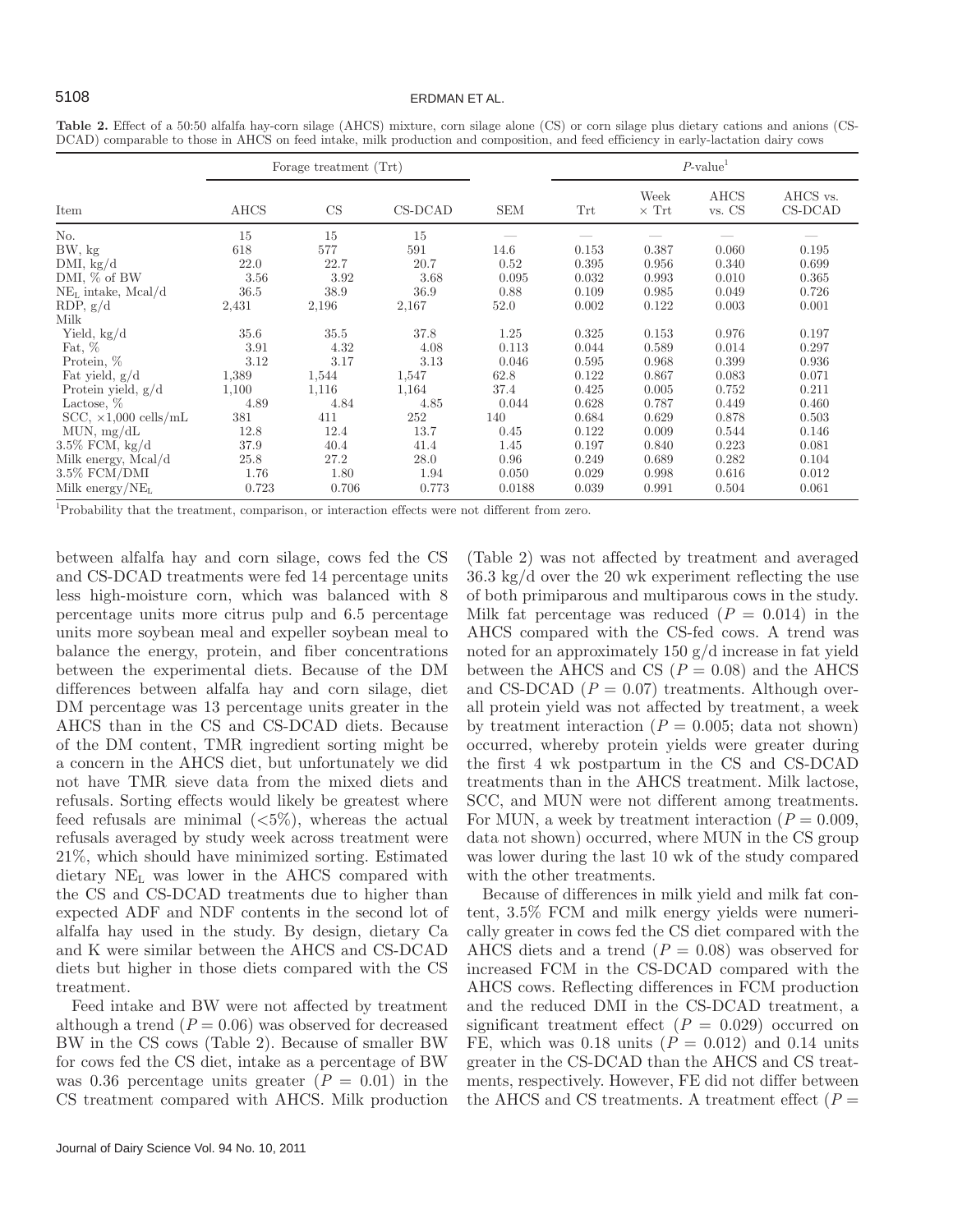0.039) for NE<sub>eff</sub> and a trend  $(P = 0.061)$  for increased NEeff were observed with CS-DCAD compared with AHCS similar to that shown between these treatments for FE.

### **DISCUSSION**

This study found no advantage to inclusion of alfalfa at a rate equal to corn silage based on milk production and feed intake data. This is consistent with the results of previous studies that showed inclusion of either grass or legume hay in silage-based diets was not needed (Hemken and Vandersall, 1967; Thomas et al., 1970; Trimberger et al., 1972; Grieve et al., 1980). Still, dairy producers that use corn silage as the principal forage also frequently include alfalfa hay as a small proportion  $(10-15\%)$  of the diet DM.

Efforts were made during diet formulation to mimic the mineral concentrations of the CS-DCAD diet to be equal those in the AHCS diet, including the K, Ca, ash, and DCAD concentrations. By design, dietary K was 0.18 and 0.23 percentage units higher (Table 1) in the AHCS and CS-DCAD treatments compared with CS, but similar between the 2 treatments (1.36 and 1.41% of diet DM, respectively). Dietary Ca was similar across all treatments, ranging from 0.75 to 0.83% of diet DM. No attempt was made to balance Cl among diets. Because of the higher Cl content in the alfalfa hay (0.83%) compared with corn silage (0.24%), dietary Cl was higher in the AHCS compared with the CS and CS-DCAD diets. The difference in Cl and K contents resulted in DCAD contents of 281, 251, and 336 mEq/ kg of diet DM for the AHCS, CS, and CS-DCAD diets, respectively. Ash content was much greater in the AHCS and CS-DCAD diets than in the CS diet but admittedly we did not succeed in matching the ash content between the AHCS and CS-DCAD diets, which was due in part to differences in Cl concentrations.

The CS-DCAD diet resulted in a remarkable increase in FE, 0.18 and 0.14 units, respectively, compared with the AHCS and CS diets. To put these differences in perspective, they could be compared with the improved FE due to dietary monensin addition. Symanowski et al. (1999), in an experiment involving 966 cows at 9 locations, reported that monensin increased FE from 1.50 to 1.56 when fed at rates between 0 to 321 mg/cow per day. The 0.06 unit change in FE due to monensin was only 40% of the response seen in our study with the addition dietary K and Ca to the CS diet.

Both the dietary RDP percentage (Table 1) and the MUN concentration (Table 2) were lowest in the CS diet, suggesting that inadequate RDP for maximal microbial fermentation might be a factor contributing to differences in FE. However, after accounting for differences in DMI, calculated total intakes of RDP were 2,435, 2,138, and 2,070 g/d in the AHCS, CS, and CS-DCAD treatments, respectively (Table 2). In fact, the lowest RDP intake was actually in the treatment with the highest FE. Also, the observed MUN in this study were 12.8, 12.4, and 13.7 for the AHCS, CS, and CS-DCAD treatments, respectively. These values are greater than the target MUN concentrations of 8 to 12 mg/dL suggested by Kohn et al. (2002) after adjusting for BW and more importantly, analytical errors with early MUN analysis in the DHIA system. Finally, more recent work by Kalscheur et al. (2006), where RUP was held almost constant, showed no improvement in FE when diet RDP exceeded 9.6% of DM, the lowest diet concentration (CS diet) in the present study. Therefore, we do not believe that the observed FE response in the CS-DCAD diet was a function of inadequate RDP in the AHCS and CS diets.

In a meta-analysis of published work on DCAD effects in diets fed lactating dairy cows, Hu and Murphy (2004) estimated that dietary DCAD of 340, 490, and 400 mEq/kg of DM were required to maximize milk production, 4% FCM, and DMI, respectively. The maximal DCAD in our study was in the CS-DCAD treatment (336 mEq/kg of DM), which was near the suggested maximal DCAD response for milk yield but well below the concentrations suggested by Hu and Murphy (2004) for maximum 4% FCM milk yield and DMI (Hu and Murphy, 2004). Unfortunately, Hu and Murphy (2004) did not calculate FE in their metaanalysis, which precluded us from comparing our FE results with that study.

Although both Na and K were lower in the CS diet compared with the CS-DCAD diet, the largest differences were in K  $(1.18\% \text{ vs. } 1.41\%)$ , which also had the greatest effect on dietary DCAD, increasing it from 251 to 336 mEq/kg of diet DM. Mooney and Allen  $(2007)$  compared FE responses using NaHCO<sub>3</sub> and  $K_2CO_3$  to increase DCAD from 251 to 367 and 348 mEq/kg, respectively. They showed 0.06- and 0.08-unit increases in FE with NaHCO<sub>3</sub> and  $K_2CO_3$  but no effect of increasing dietary Na or K by the same amount with added NaCl or KCl, supplements that would not change DCAD. Similarly, calculated FE from treatment means published by Wildman et al. (2007) show a 0.10 unit increase in FE by increasing dietary Na from 0.25 to  $0.51\%$  and K from  $1.05\%$  to  $1.56\%$  of diet DM by adding  $0.97\%$  NaHCO<sub>3</sub> and  $0.97\%$  K<sub>2</sub>CO<sub>3</sub>, respectively, to the diet. Thus, the improvement of FE in the present experiment with increased dietary K and DCAD is consistent with results of other recent experiments.

An underlying question with improved FE with added dietary K or the indirect effect of dietary K on DCAD is why such a response would occur. The